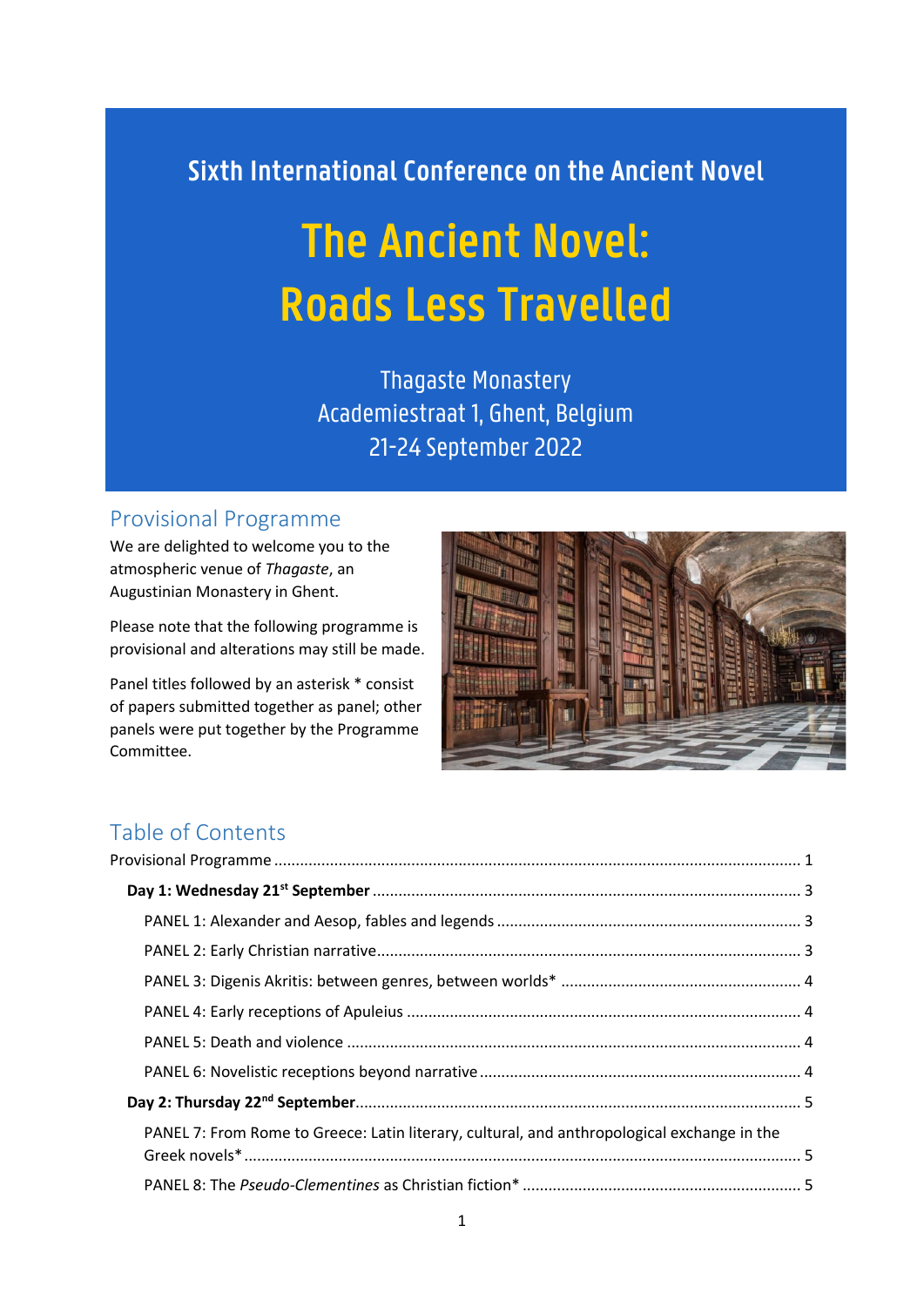| PANEL 9: New approaches to disempowered individuals in the Greek and Roman novels*  5          |
|------------------------------------------------------------------------------------------------|
|                                                                                                |
|                                                                                                |
|                                                                                                |
| PANEL 13: Novel Echoes: receptions of ancient Greek novels - 1: Byzantium*  6                  |
|                                                                                                |
|                                                                                                |
| PANEL 16: Novel Echoes: receptions of ancient Greek novels - 2: Byzantium and the Near East* 7 |
|                                                                                                |
|                                                                                                |
|                                                                                                |
| PANEL 19: Body and environment in the Greek novels: sensory and ecocritical approaches to      |
|                                                                                                |
|                                                                                                |
| PANEL 22: Body and environment in the Greek novels: sensory and ecocritical approaches to      |
|                                                                                                |
|                                                                                                |
|                                                                                                |
|                                                                                                |
| PANEL 25: Popular receptions of Apuleius in the early modern and modern periods  11            |
| PANEL 26: Open conversations about Longus' Daphnis and Chloe: sexuality, violence, Dionysus    |
|                                                                                                |
|                                                                                                |
|                                                                                                |
|                                                                                                |
|                                                                                                |
|                                                                                                |
|                                                                                                |
|                                                                                                |
|                                                                                                |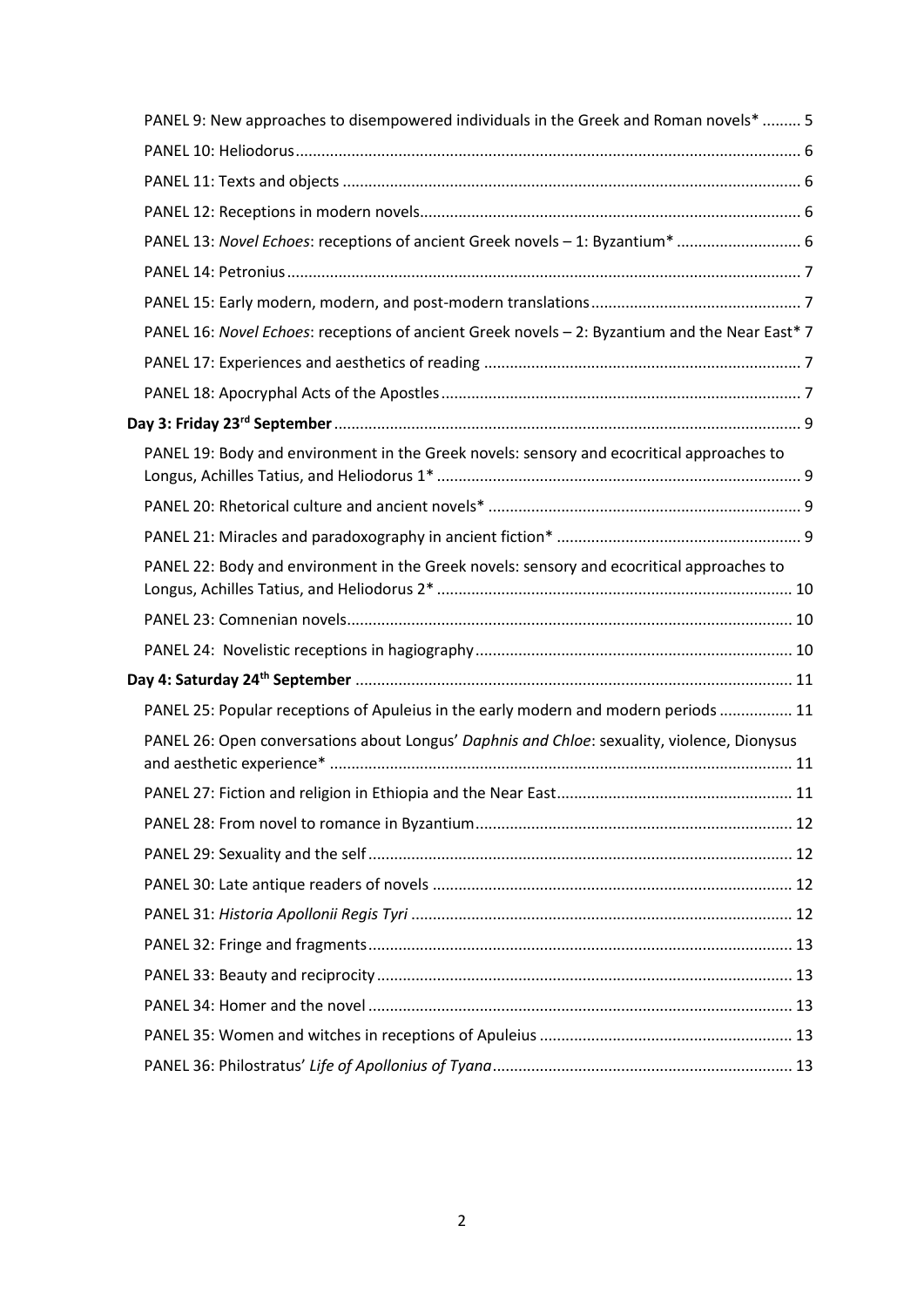## <span id="page-2-0"></span>Day 1: Wednesday 21<sup>st</sup> September

Noon: Registration starts (and continues throughout the conference); refreshments

#### 12.15-1.45pm: Optional film viewing: *Psyche and Cupid* (room: Augustinus)

*Psyche and Cupid* is a feature-length puppet film adaptation of the old woman's tale from Apuleius' *Metamorphoses*. It was made by a team of actors, artists, and puppeteers, led by Lauren Dudley of Trial and Error Productions in Seattle, Washington, and had its premiere in June 2022. The film was directed and co-written by Rebecca Tourino Collinsworth. Ashli Baker collaborated on the film as coscriptwriter and dramaturg.

## **2-2.15pm: Welcome by Professor Koen De Temmerman and Professor Emeritus Gareth Schmeling (room: Augustinus)**

#### **2.20-4.20pm**: **SESSION 1**

|               | Alexander and Aesop,<br>fables and legends | Early Christian narrative | Digenis Akritis         |
|---------------|--------------------------------------------|---------------------------|-------------------------|
| <b>Room</b>   | <b>Augustinus</b>                          | <b>Hippo</b>              | Carthago                |
| 2.20-2.50     | Trnka-Amrhein                              | Tagliabue                 | Jouanno                 |
| 2.50-3.20     | Stoneman                                   | Konstan & Resh            | Veikou                  |
| 3.20-3.50     | Arthur-Montagne                            | Gray                      | Kulhánková              |
| $3.50 - 4.20$ | Létoublon                                  | Capra                     | Cooperson & Honacharian |

## <span id="page-2-1"></span>PANEL 1: Alexander and Aesop, fables and legends

- Yvona Trnka-Amrhein: 'What did Olympias Know?'
- Richard Stoneman: 'Alexander and the Argonauts: forms of heroism in Hellenistic narrative'
- Jacqueline Arthur-Montagne: 'First Letters for Aesop: education and speech in *Vita Aesopi* c. 6- 13'
- Françoise Létoublon: 'Aesop in Achilles Tatius: the fable in the novel or the dialogue of genres and classes'

## <span id="page-2-2"></span>PANEL 2: Early Christian narrative

- Aldo Tagliabue: 'The competition between enactive dreams and the waking world in the Greek novels and Perpetua's *Passion*'
- David Konstan and Daria Resh: 'Lives of Saint Barbara'
- Christa Gray: 'Bandits, pirates, Saracens, and persecutors in Jerome's *Lives of Holy Men*'
- Andrea Capra: 'Xenophon's souvenir from Greece: the Artemis of Ephesus under the Roman Empire'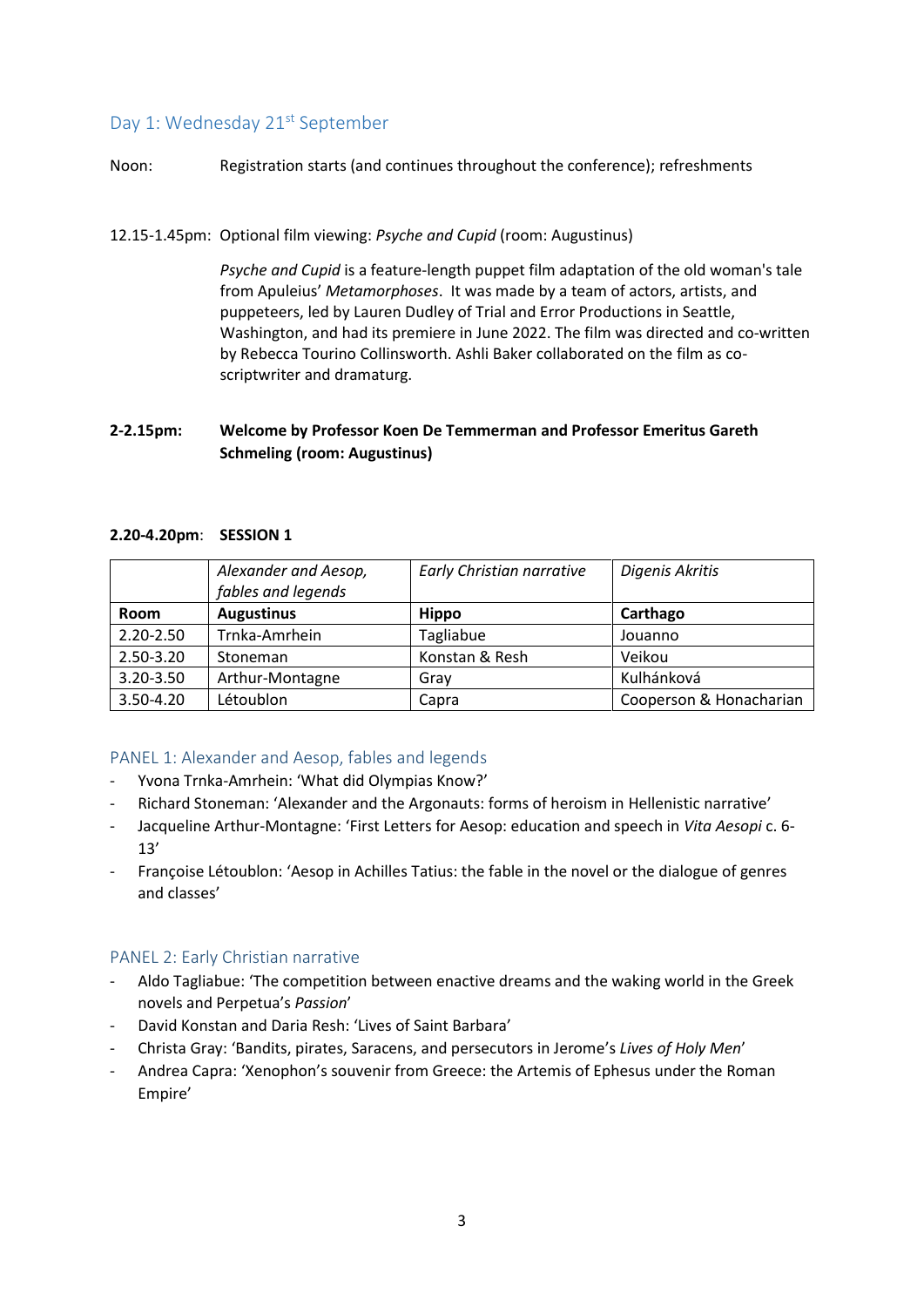## <span id="page-3-0"></span>PANEL 3: Digenis Akritis: between genres, between worlds\*

- Corinne Jouanno: 'Songs and music in Digenis Akritis'
- Myrto Veikou: 'Landscape biographies of the Byzantine frontier: an analysis of spatial narratives in Digenis Akritis'
- Markéta Kulhánková: 'Character construction and space in Digenis Akritis'
- Michael Cooperson and Ani Honacharian: 'The children of the sun in Digenis Akritis'

4.20-4.50pm: Break with refreshments (cloisters)

#### **4.50-5.50pm: SESSION 2**

|           | Early receptions of<br>Apuleius | Death and violence | Novelistic receptions<br>beyond narrative |
|-----------|---------------------------------|--------------------|-------------------------------------------|
| Room      | <b>Augustinus</b>               | <b>Hippo</b>       | Carthago                                  |
| 4.50-5.20 | Ekbom                           | Finn               | Panayotakis                               |
| 5.20-5.50 | Moretti                         | Meimaroglou        | Vieilleville                              |

#### <span id="page-3-1"></span>PANEL 4: Early receptions of Apuleius

- Moa Ekbom: 'Laughs in translation: recreation and reception of Apuleius' interlingual wordplay in Late Antiquity'
- Paola Francesca Moretti: 'Apuleius' novel as being read by a 4<sup>th</sup>-century bishop: the strange case of Zeno of Verona'

#### <span id="page-3-2"></span>PANEL 5: Death and violence

- Ash Finn: 'Roman revenge and violent vengeance in Apuleius' *Metamorphoses'*
- Elpiniki Meimaroglou: 'Putting death on the map: tombs and graves in Chariton's *Callirhoe'*

#### <span id="page-3-3"></span>PANEL 6: Novelistic receptions beyond narrative

- Stelios Panayotakis: 'Heliodoros and Korais: revisiting the commentary on the *Aithiopika* (1804)'
- Claire Vieilleville: 'Figurer Anthia et Habrocomès aux XVIIIe et XIXe siècles: images du roman grec après la vogue d'Héliodore'

5.50-6.15pm: Break

## **6.15-7.15pm: Plenary lecture by Professor Ingela Nilsson: ''Striking and varied': early modern and modern perspectives on novelistic storyworlds' (Room: Augustinus)**

7.15-9pm: Reception and standing dinner, with live jazz band 'Ilja De Neve and band' (cloisters)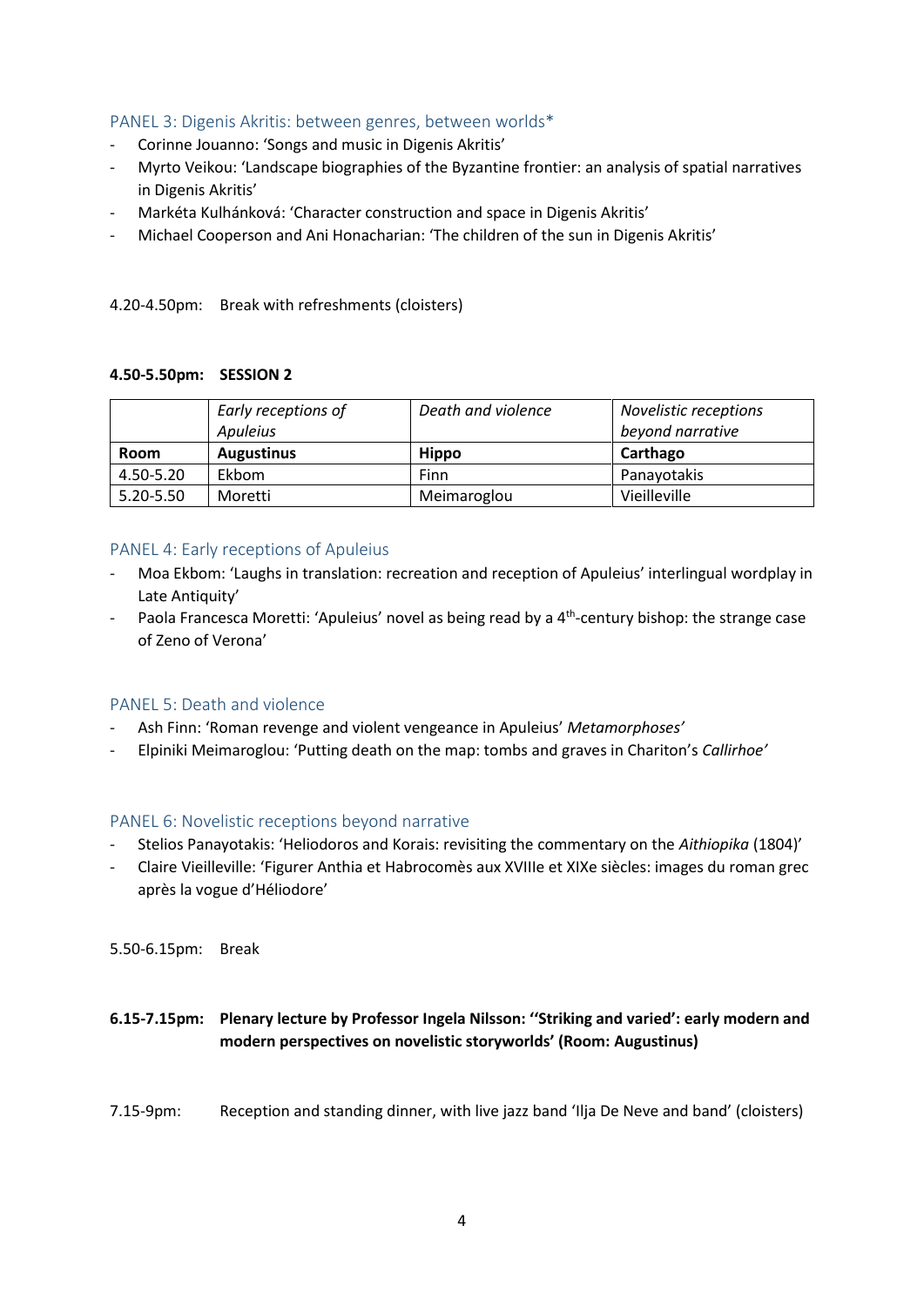## <span id="page-4-0"></span>Day 2: Thursday 22<sup>nd</sup> September

#### **9-11am: SESSION 3**

|             | <b>From Rome to Greece</b> | Ps.-Clementines as | New approaches to        |
|-------------|----------------------------|--------------------|--------------------------|
|             |                            | Christian fiction  | disempowered individuals |
| Room        | <b>Augustinus</b>          | <b>Hippo</b>       | Carthago                 |
| $9 - 9.30$  | Jolowicz                   | De Vos             | Adkins                   |
| $9.30 - 10$ | <b>Brethes</b>             | Praet              | Lateiner                 |
| 10-10.30    | Sissa                      | Therrien           | Owens                    |
| 10.30-11    | Klein                      | Côté               |                          |

## <span id="page-4-1"></span>PANEL 7: From Rome to Greece: Latin literary, cultural, and anthropological exchange in the Greek novels\*

- Daniel Jolowicz: 'Latin poetry in the fragmentary Greek novels: the case of *Ninus* and *Chione'*
- Romain Brethes: 'Mapping the male and female body: signs and knowledge in Ovid's love poetry and the Greek novel'
- Giulia Sissa: '*Rusticitas, non pudor*. Green sensuality in Longus' *Daphnis & Chloe* after Ovid's *Ars Amatoria*'
- Florence Klein: 'Achilles Tatius and Ovid: (non-)signposting the allusions?'

## <span id="page-4-2"></span>PANEL 8: The *Pseudo-Clementines* as Christian fiction\*

- Benjamin De Vos: 'The *Pseudo-Clementines*: Christian fiction and the 'dehellenization' of the novel?'
- Danny Praet: 'Faithful women and women of faith: Mattidia, Penelope, and Helen of Troy in the *Pseudo-Clementines*'
- Philippe Therrien: 'Narrating a quest for true religious knowledge: a comparison between the *Pseudo-Clementines* Homilies and the *Apocryphon of John* (BG 2; NH III, 1)'
- Dominique Côté: 'Rufinus of Aquileia and the reception of the *Recognitions*'

## <span id="page-4-3"></span>PANEL 9: New approaches to disempowered individuals in the Greek and Roman novels\*

- Evelyn Adkins: 'The duplicitous speech of women in Apuleius' *Metamorphoses*'
- Donald Lateiner: 'The social emotion of embarrassment in ancient Greek novels (Goffman's micro-sociology)'
- William Owens: 'Narrative type, character type, and genre in *Daphnis and Chloe*'

11-11.30am: Break with refreshments (cloisters)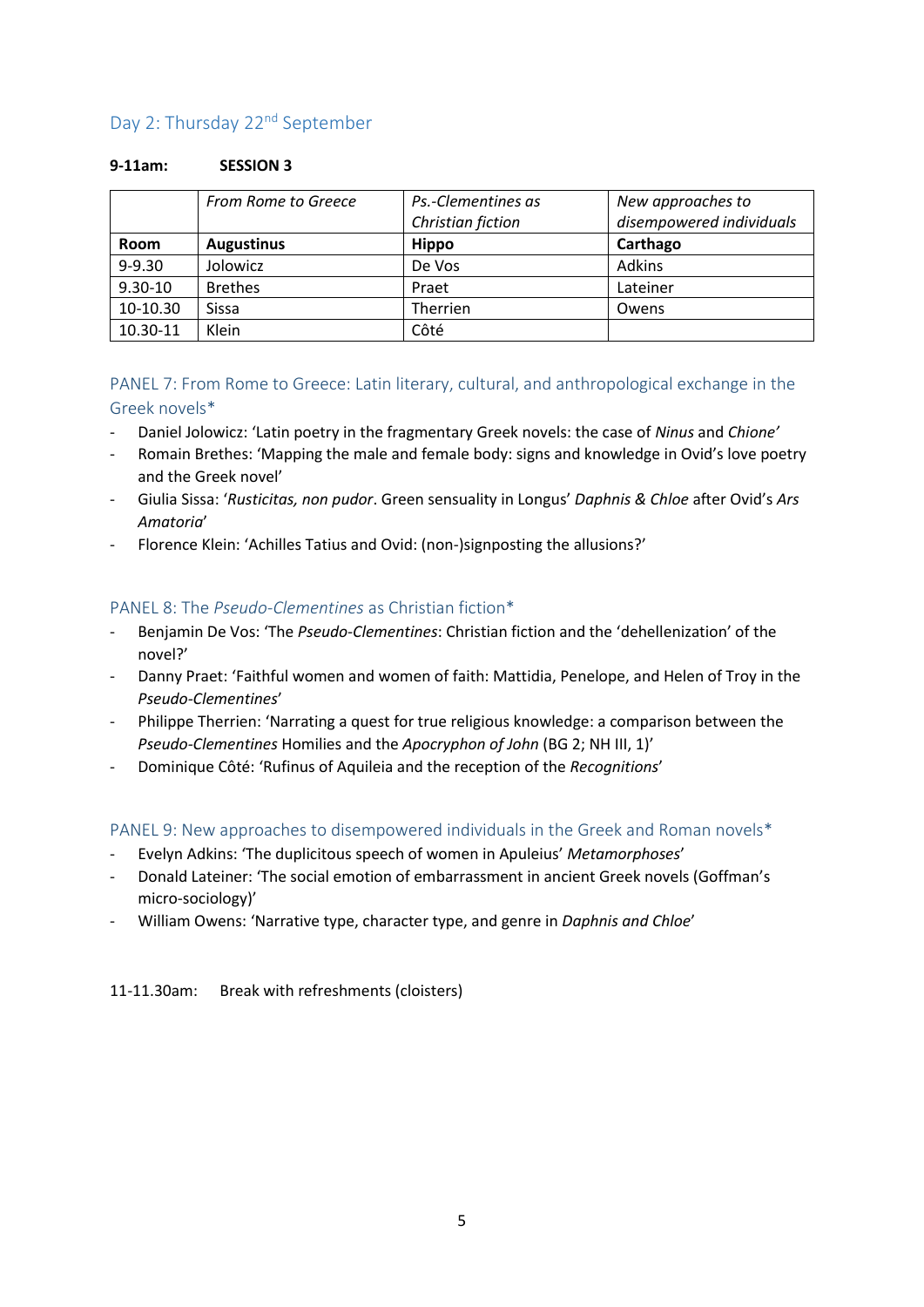#### **11.30am-1pm: SESSION 4**

|             | <b>Heliodorus</b> | Texts and objects | Receptions in modern<br>novels |
|-------------|-------------------|-------------------|--------------------------------|
| <b>Room</b> | <b>Augustinus</b> | <b>Hippo</b>      | Carthago                       |
| 11.30-12    | Capettini         | Zanetto           | Harrison                       |
| 12-12.30    | Siapera           | Hodges            | McCoy                          |
| 12.30-1     | Repath            | Sinha             | <b>Benson</b>                  |

## <span id="page-5-0"></span>PANEL 10: Heliodorus

- Emilio Capettini: 'Heliodorus and his "baby": parental affects and metaliterary reflection in the *Aethiopica*'
- Athina Siapera: '"To the captain's handsome Greek friend": Thisbe's letter to Cnemon'
- Ian Repath: 'Charicleia the phoenix'

## <span id="page-5-1"></span>PANEL 11: Texts and objects

- Giuseppe Gerolamo Zanetto: 'P(l)ots and plays: Philomela's "speaking" peplos from Sophocles to Achilles Tatius'
- Victoria Hodges: 'The matrona, the ass, and the tapestry: visual representation in Apuleius' *Metamorphoses* Book 10'
- Anne Sinha: 'Clarifying or blurring the meaning: the use of inscriptions in the *Satyricon'*

## <span id="page-5-2"></span>PANEL 12: Receptions in modern novels

- Stephen Harrison: 'Apuleius' Cupid and Psyche and the Victorian Novel (1830-1900)'
- Marsha McCoy: 'The road from Petronius' *Satyrica* to *The Great Gatsby*: Gatsby, Trimalchio, and Platonic origins'
- Geoffrey Benson: 'A life with ancient fiction: Patrick Leigh Fermor and the Greek and Roman novel'

1-2pm: Lunch (cloisters)

#### **2-3.30pm: SESSION 5**

|             | Novel Echoes 1: Byzantium | Petronius      | <b>Translations</b> |
|-------------|---------------------------|----------------|---------------------|
| <b>Room</b> | <b>Augustinus</b>         | <b>Hippo</b>   | Carthago            |
| $2 - 2.30$  | D'Alconzo                 | Dingee         | Bianchi             |
| $2.30 - 3$  | Jackson                   | <b>Alvares</b> | Nakatani            |
| $3 - 3.30$  | Söderblom Saarela         | <b>Nappa</b>   | Pappas              |

#### <span id="page-5-3"></span>PANEL 13: *Novel Echoes*: receptions of ancient Greek novels – 1: Byzantium\*

- Nicolò D'Alconzo: 'Callirhoe in Byzantium'
- Claire Rachel Jackson: 'Obscenity, chastity, and fiction: novel receptions in Photius' *Bibliotheca*'
- Ellen Söderblom Saarela: 'To speak or not to speak? Ambivalent female voices in Byzantine twelfth-century novels'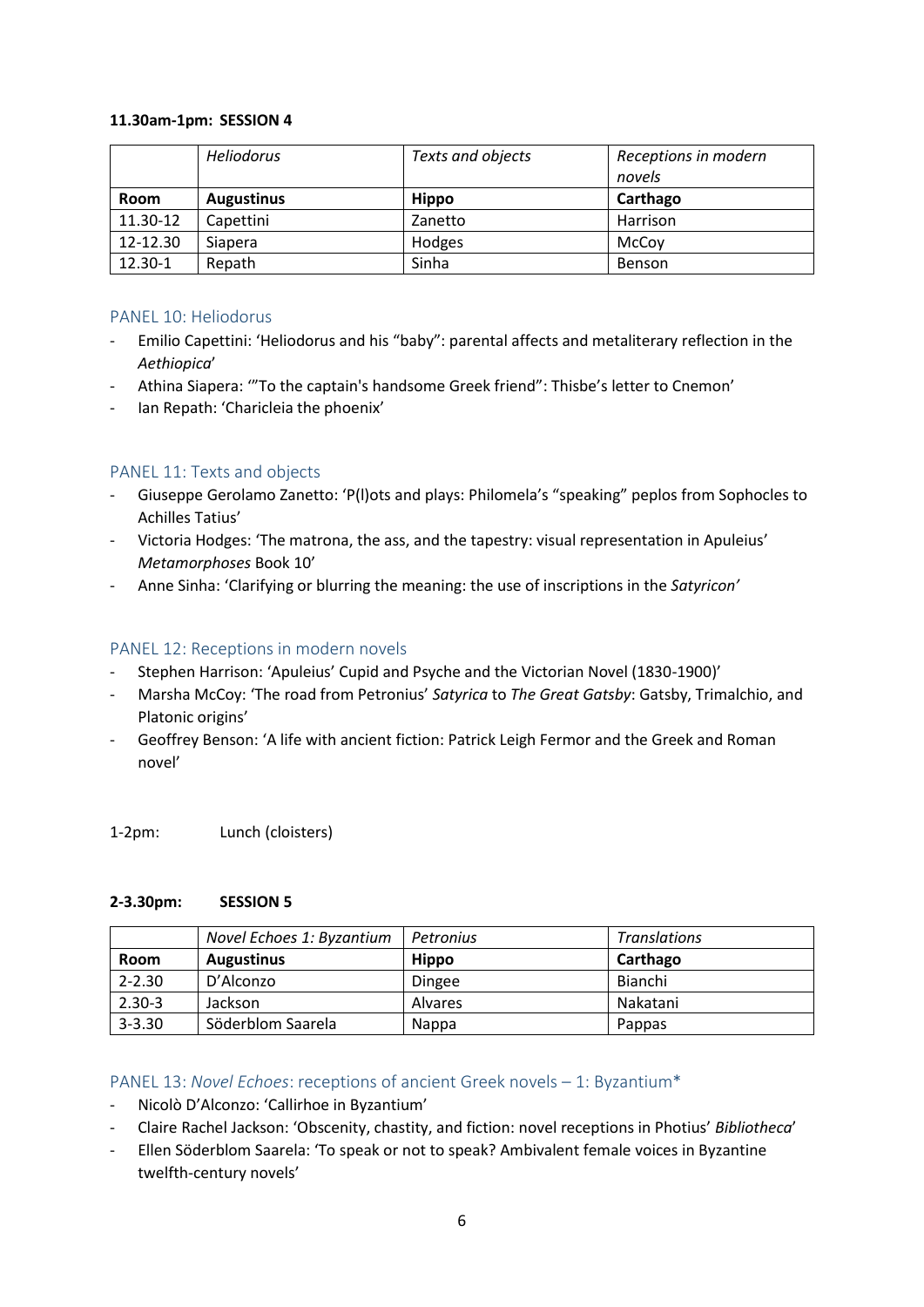#### <span id="page-6-0"></span>PANEL 14: Petronius

- William Dingee: 'Rhetoric and character in Petronius' *Satyrica*'
- Jean Alvares: 'Archetype, Ideal, and Possible Beginnings and Endings in Petronius' *Satyrica*'
- Christopher Nappa: 'The buddy system: *fratres*, subcultures, and male relationships in Petronius' *Satyrica*'

## <span id="page-6-1"></span>PANEL 15: Early modern, modern, and post-modern translations

- Nunzio Bianchi: 'Longo volgarizzato: scribes, scholars, readers of *Daphnis & Chloe* in the sixteenth century: an unpublished Italian translation'
- Saiichiro Nakatani: 'One hundred years of Japanese translations of *Daphnis and Chloe*'
- Vasileios Pappas: 'The modern Greek translation of Petronius' *Satyrica* by Aris Alexandrou'

#### 3.30-4pm: Break with refreshments (cloisters)

#### **4-5.30pm: SESSION 6**

|             | Novel Echoes 2: Byzantium<br>and the Near East | <b>Experiences and aesthetics</b><br>of reading | Apocryphal Acts of the<br>Apostles |
|-------------|------------------------------------------------|-------------------------------------------------|------------------------------------|
| <b>Room</b> | <b>Augustinus</b>                              | <b>Hippo</b>                                    | Carthago                           |
| $4 - 4.30$  | De Temmerman                                   | <b>Briand</b>                                   | Verheyden                          |
| $4.30 - 5$  | Ford                                           | Carmignani                                      | Kanda                              |
| $5 - 5.30$  | Nicosia                                        | Dinkler                                         | Ogrowski                           |

## <span id="page-6-2"></span>PANEL 16: *Novel Echoes*: receptions of ancient Greek novels – 2: Byzantium and the Near East\*

- Koen De Temmerman: 'Callirhoe and Euphemia'
- Simon Ford: 'Anonymity and fiction in John of Ephesus' *Lives of the Eastern Saints*'
- Mara Nicosia: 'Greek novels in Syriac? The contribution of rhetorical teaching'

## <span id="page-6-3"></span>PANEL 17: Experiences and aesthetics of reading

- Michel Briand: 'Ancient Greek novels as choreographic devices: interplays of multisensorial ekphrasis, kinaesthetic empathy, and the pleasures of reading in the *Ephesian Tale*'
- Marcos Carmignani: 'Borges, Petronio y la *curiosa felicitas*'
- Michal Beth Dinkler: 'Ancient novels as narcissistic narratives: a critical road less travelled'

## <span id="page-6-4"></span>PANEL 18: Apocryphal Acts of the Apostles

- Joseph Verheyden: 'A shipwrecked novel: reading the *Acts of the Apostles* with an eye on the ancient novel'
- Cana Kanda: 'Sympathy and empathy for a rival lover: a comparative study of Chariton's *Callirhoe* and the *Acts of Andrew*'
- Nina Ogrowski: 'Roads of love and devotion: metaphors in the Greek novels and early Christian literature'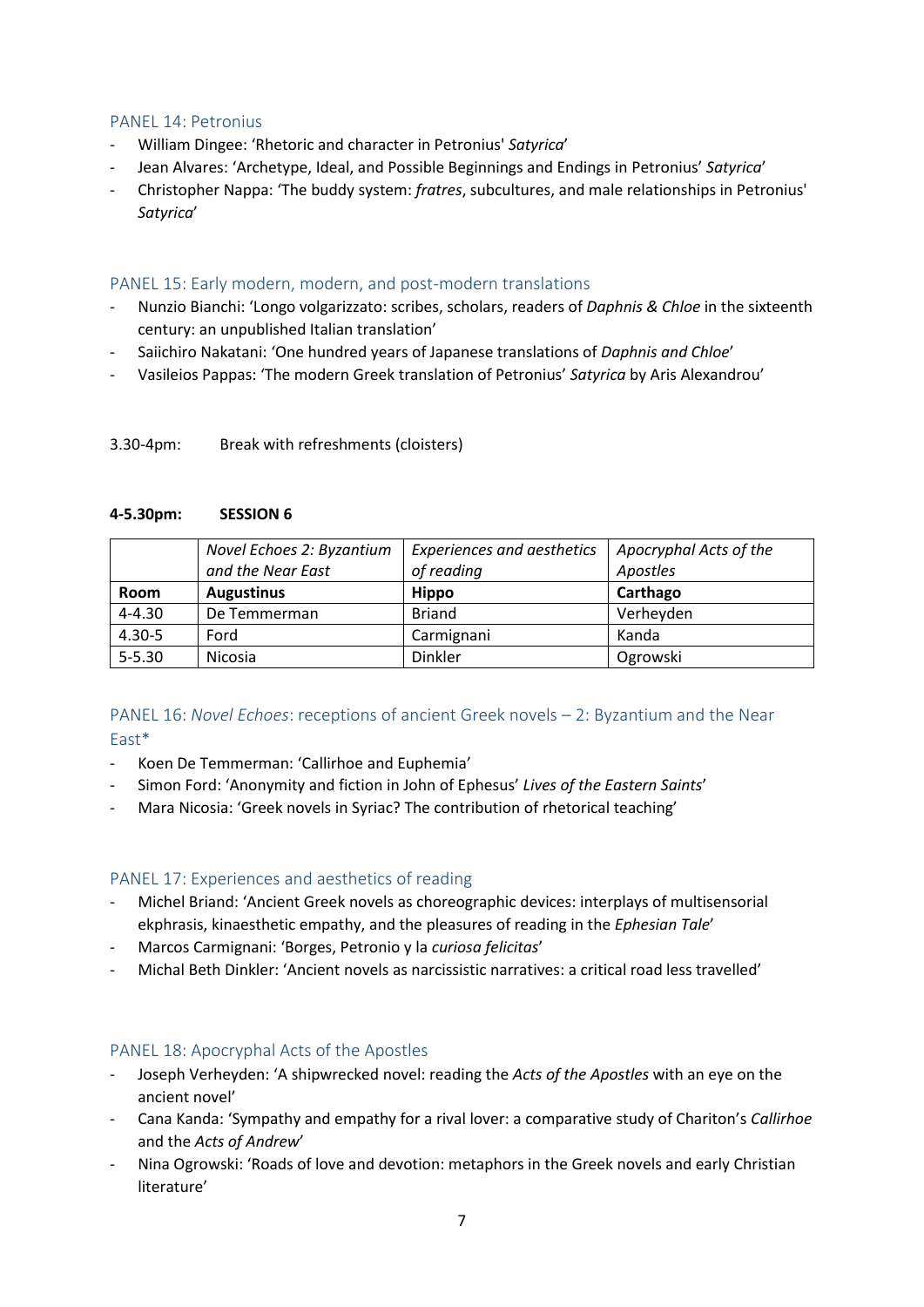#### 5.30-7.30pm: Break

## **7.30-9pm: Plenary round table discussion 'Novel ways into the novel' led by Professor Tim Whitmarsh, with Felix Budelmann, Jackie Murray, and Jason König (Room: Augustinus)**

The ancient novel has always been at the forefront of new methodologies. This session will explore innovative methodologies suggested by cognitive theory (Felix Budelmann), race and racecraft (Jackie Murray), and environment and ecopoetics (Jason König). These scholars' brief presentations will be discussed and challenged by a panel of experts on the ancient novel. This promises to be an enlightening, energetic, accessible and fun event, which will point the way towards the emerging ideas that will dominate the next 10 years of studies in our field.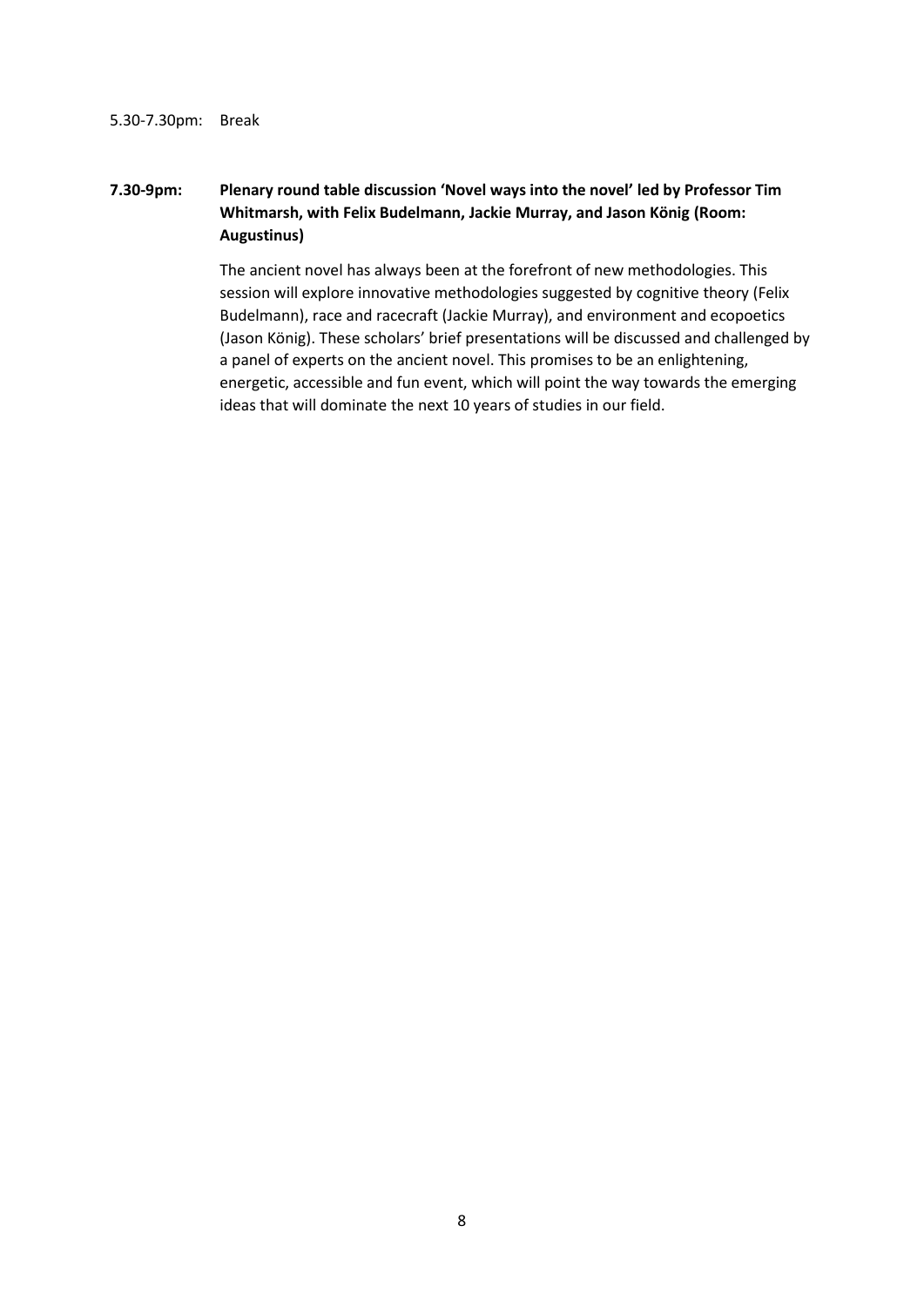## <span id="page-8-0"></span>Day 3: Friday 23rd September

#### **9-11am: SESSION 7**

|             | Body and environment 1 | <b>Rhetorical culture</b> | Miracles and<br>paradoxography |
|-------------|------------------------|---------------------------|--------------------------------|
| <b>Room</b> | <b>Augustinus</b>      | <b>Hippo</b>              | Carthago                       |
| $9 - 9.30$  | Petsalis-Diomidis      | Decloquement              | Van Pelt                       |
| $9.30 - 10$ | Gonzalez               | Demerre                   | Berglund                       |
| 10-10.30    | Whitmarsh              | Van Mal-Maeder            | Amsler                         |
| 10.30-11    | König                  | Webb                      | Pragt                          |

<span id="page-8-1"></span>PANEL 19: Body and environment in the Greek novels: sensory and ecocritical approaches to Longus, Achilles Tatius, and Heliodorus 1\*

- Alexia Petsalis-Diomidis: 'Syrinx in *Daphnis & Chloe*: materials and bodies within the natural landscape'
- Ella Gonzalez: 'Marc Chagall's colourful antiquities: multi-sensorial colours and the merging of biblical and classical antiquity in Chagall's *Daphnis & Chloe* lithographs'
- Tim Whitmarsh: 'Posthuman style: syzygic affirmations in Achilles Tatius'
- Jason König: 'Mud, soil, dust and silt in Longus, Achilles Tatius and Heliodorus'

## <span id="page-8-2"></span>PANEL 20: Κἀν ταῖς βουλαῖς κἀν τοῖς δικαστηρίοις καὶ πανταχοῦ: Rhetorical culture and ancient novels\*

- Valentin Decloquement: 'The sophist's point of view: being 'Philostratus' in the *Life of Apollonius of Tyana*'
- Olivier Demerre: 'Persuasion and seduction: self-reflexivity in the precepts of novelistic *praeceptores amoris*'
- Danielle Van Mal-Maeder: '"Fictionalizing" deliberative rhetoric'
- Ruth Webb: 'Showing 'how': uses of the ekphrasis *tropou* in the Greek novels'

## <span id="page-8-3"></span>PANEL 21: Miracles and paradoxography in ancient fiction\*

- Julie Van Pelt: 'The *Life of Makarios the Roman* between history and fiction'
- Carl Johan Berglund: 'Flesh-eaters, cave-dwellers, and eagles: paradoxography in *Acts Phil.* 3'
- Monika Amsler: 'Talmudic seafarer stories: entertainment hyperbole or intellectual pursuit?'
- Marion Pragt: 'Narrating prophetic Lives in Greek and Syriac: the miracles of Elijah and Elisha'

11-11.30am: Break with refreshments (cloisters)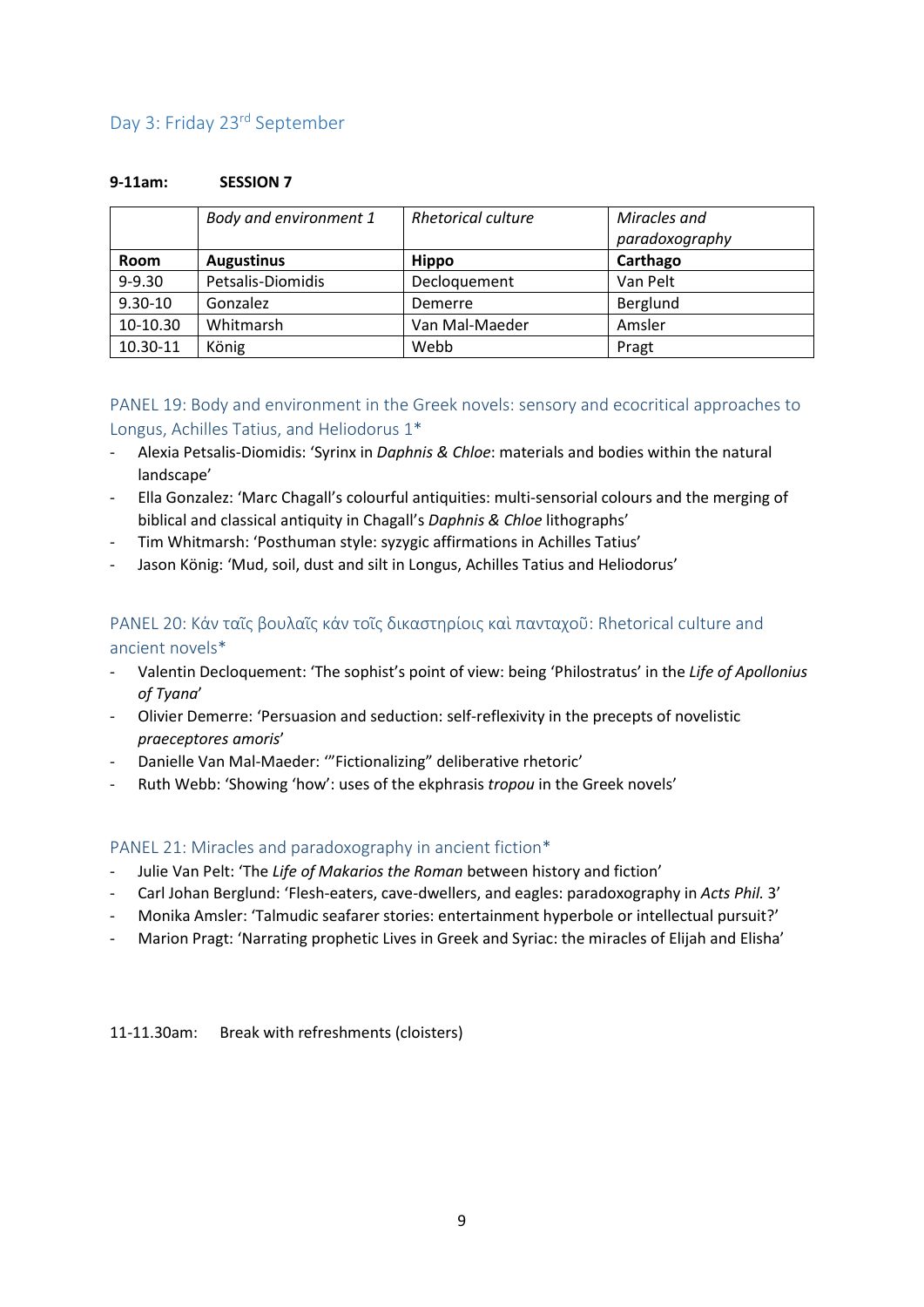#### **11.30am-1pm: SESSION 8**

|             | Body and environment 2  | Comnenian novels       | Novelistic receptions in<br>hagiography |
|-------------|-------------------------|------------------------|-----------------------------------------|
| <b>Room</b> | <b>Augustinus</b>       | <b>Hippo</b>           | Carthago                                |
| 11.30-12    | Kneebone                | Bierl & Futre Pinheiro | Braginskaya                             |
| 12-12.30    | Cioffi                  | 4.40pm Fernandez       | Kruchió                                 |
| 12.30-1     | Jackson & ní Mheallaigh |                        | Dulus                                   |

## <span id="page-9-0"></span>PANEL 22: Body and environment in the Greek novels: sensory and ecocritical approaches to Longus, Achilles Tatius, and Heliodorus 2\*

- Emily Kneebone: 'Disturbance ecology and *Daphnis & Chloe*'
- Robert Cioffi: 'Apocalypse then: Heliodorus, Alexandrai, and the *Oracle of the Potter*'
- Responses by Claire Rachel Jackson and Karen ní Mheallaigh

## <span id="page-9-1"></span>PANEL 23: Comnenian novels

- Anton Bierl and Marília Futre Pinheiro: 'Constructing meaning: emotion and cognition in Eustathios Makrembolites' *Hysmine and Hysminias*'
- Tomas Fernandez: 'Suspense, surprise and temporal dynamics in *Hysmine and Hysminias* and its forerunners'

## <span id="page-9-2"></span>PANEL 24: Novelistic receptions in hagiography

- Nina Braginskaya: 'The passio of *Galaktion and Episteme* and its literary context: namesreferences and names-keys'
- Benedek Kruchió: '*Galaction and Episteme*: converting the ancient novel'
- Mircea Duluș: 'Heliodorus' *Aethiopika* and John Xiphilinos' hagiographical works'
- 1-2pm: Lunch (cloisters)
- 2-5pm: Optional extracurricular activities
	- 1. The Liquid Tour: boat tour of historic Ghent and visit to city brewery
	- 2. The Active Tour: guided walk through Ghent and boat tour



- 3. The Museum Tour: guided tour of Municipal Museum of Contemporary Art and open visit to the Museum of Fine Arts
- 4. The Historic Tour: guided visit to Ghent Altar Piece and the Castle of the Counts
- 6-9pm: Optional reception and dinner at *Monasterium Poortackere*, a gorgeous neogothic former monastery (Oude Houtlei 56, Ghent) (see image)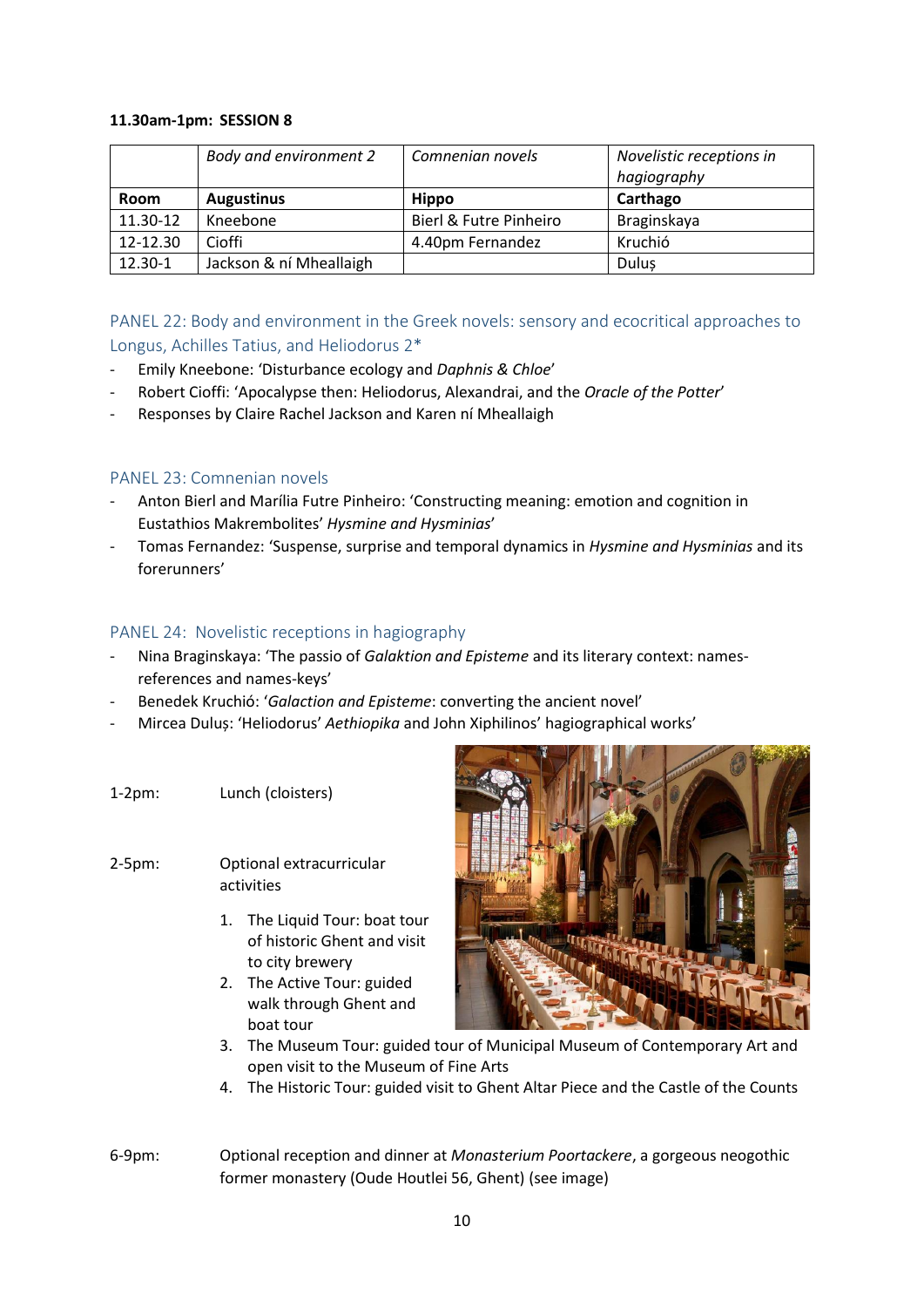## <span id="page-10-0"></span>Day 4: Saturday 24<sup>th</sup> September

#### **9-11am: SESSION 9**

|             | Popular receptions of | Open conversations about | Fiction and religion in           |
|-------------|-----------------------|--------------------------|-----------------------------------|
|             | Apuleius              | Longus                   | <b>Ethiopia and the Near East</b> |
| <b>Room</b> | <b>Augustinus</b>     | <b>Hippo</b>             | Carthago                          |
| $9 - 9.30$  | Connors               | Gilhuly                  | Cochran                           |
| $9.30 - 10$ | Scippacercola         | Downie                   | Smith                             |
| 10-10.30    | Cueva                 | Ulrich                   | Cross                             |
| 10.30-11    | Carver                | Von Möllendorff          |                                   |

## <span id="page-10-1"></span>PANEL 25: Popular receptions of Apuleius in the early modern and modern periods

- Catherine Connors: 'Sibylline figures and the stories they tell in early modern illustrations of Apuleius' Psyche tale'
- Nadia Scippacercola: 'Cupid and Psyche in Western popular music'
- Ed Cueva: 'Apuleius' graphic novel: the comics and Cupid and Psyche'
- Robert Carver: 'The Antipodean Ass: the reception of Apuleius in Australia and New Zealand in the nineteenth and twentieth centuries'

## <span id="page-10-2"></span>PANEL 26: Open conversations about Longus' *Daphnis and Chloe*: sexuality, violence, Dionysus and aesthetic experience\*

- Kate Gilhuly: 'Masculinity in Longus' *Daphnis & Chloe*'
- Janet Downie: 'To have and to hold: the economics of Eros in Longus' *Daphnis & Chloe*'
- Jeffrey Ulrich: 'Dionysiac paintings: the presence of the visual arts in *Daphnis & Chloe*'
- Peter Von Möllendorff: 'Longus *Daphnis & Chloe*: a novel about aesthetic experience'

## <span id="page-10-3"></span>PANEL 27: Fiction and religion in Ethiopia and the Near East

- Christopher Cochran: 'Reserved for the gods from the beginning: bound captives and ritual killing in Meroitic art and in Heliodorus' *Aethiopica'*
- Steven Smith: 'Greek and Ethiopic in the *Aithiopika*: linguistic code-switching and religious transformation in the Fourth Century'
- Cameron Cross: 'Call him Diyanus in Greek! The correlating of pagan and Islamic knowledge in 'Unsurī's Vāmiq-u 'Azrā'

11-11.30am: Break with refreshments (cloisters)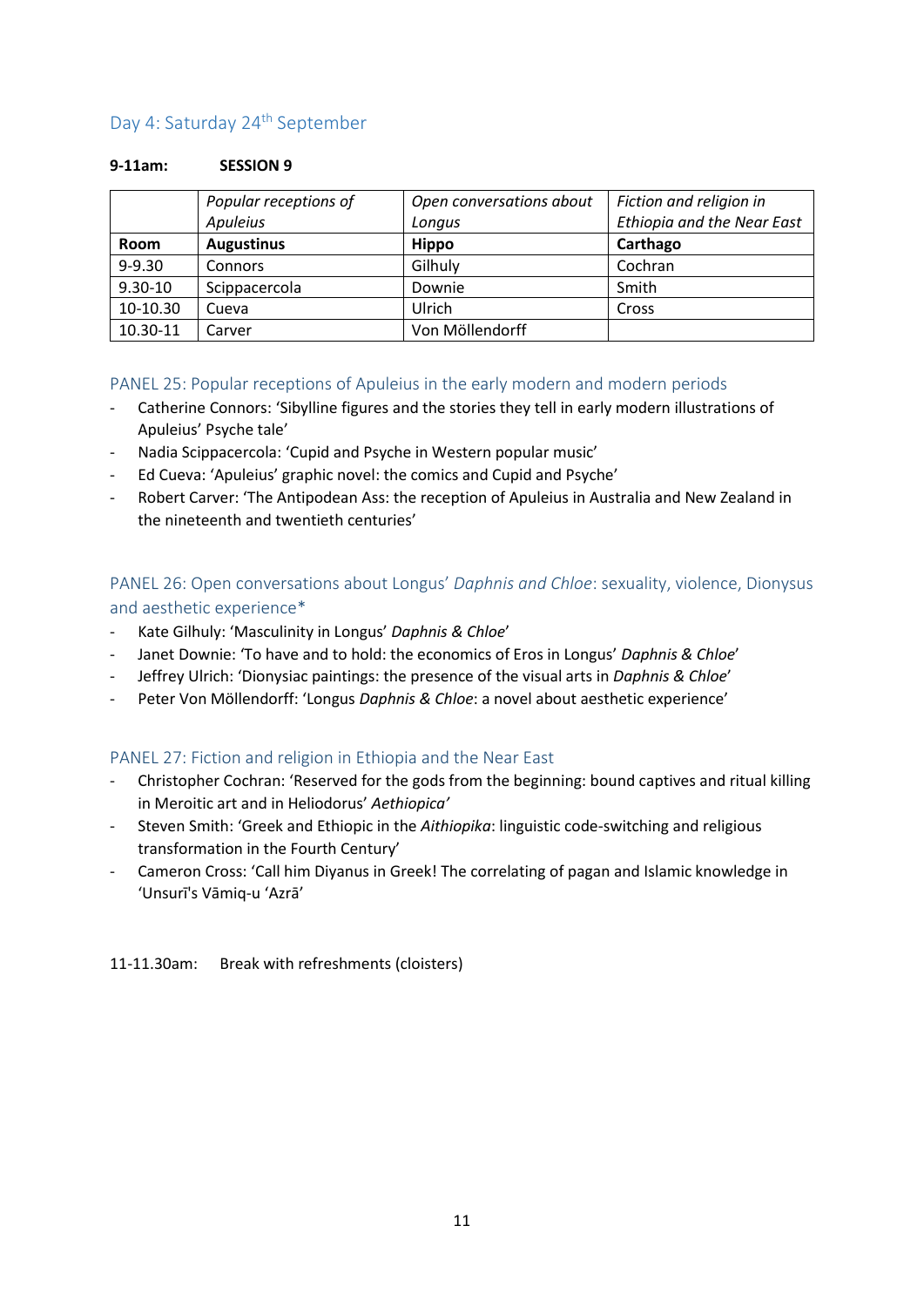#### **11.30am-1pm: SESSION 10**

|             | From novel to romance in<br>Byzantium | Sexuality and the self | Late antique readers of<br>novels |
|-------------|---------------------------------------|------------------------|-----------------------------------|
| <b>Room</b> | <b>Augustinus</b>                     | <b>Hippo</b>           | Carthago                          |
| 11.30-12    | Maschio                               | Martin                 | Schomber                          |
| 12-12.30    | Cortez                                | Zelli                  | Bértola                           |
| 12.30-1     | Dzurillová                            | Bottenberg             | Hajdarević                        |

## <span id="page-11-0"></span>PANEL 28: From novel to romance in Byzantium

- Mary Maschio: 'Du bout du monde au passé lointain: l'évolution de l'exotisme d'Héliodore d'Émèse à Théodore Prodrome'
- Paloma Cortez: 'The hero's generic consciousness in Niketas Eugenianos's *Drosilla and Charikles*'
- Zuzana Dzurillová: 'The functions of the historical present in the ancient novel and its (dis)continuities in the Late Byzantine romance'

## <span id="page-11-1"></span>PANEL 29: Sexuality and the self

- Carissa Martin: 'Leaving no trace: the asexual possibility in *Leucippe and Cleitophon*'
- Jessica Zelli: ''Medium is the Message': virginity in the novel in the second to fourth centuries AD'
- Laura Bottenberg: 'Desire and self-control in Achilles Tatius and Heliodorus: a case study'

#### <span id="page-11-2"></span>PANEL 30: Late antique readers of novels

- Saskia Schomber: 'Beyond the fringe of the novel: similarity, narrative and intertexts in Heliodorus and Musaeus'
- Julián Bértola: 'Did Leo the philosopher read Musaeus' *Hero and Leander*?'
- Sabira Hajdarević: 'Gender constructing in Aristaenetus' intertextual borrowings from novels'

1-2pm: Lunch (cloisters)

#### **2-3.30pm: SESSION 11**

|             | Historia Apollonii Regis<br>Tvre | Fringe and fragments | Beauty and reciprocity |
|-------------|----------------------------------|----------------------|------------------------|
| <b>Room</b> | <b>Augustinus</b>                | <b>Hippo</b>         | Carthago               |
| $2 - 2.30$  | Schmeling                        | Slater               | <b>Bird</b>            |
| $2.30 - 3$  | Baker                            | Popescu              | Glass                  |
| $3 - 3.30$  | Mason                            | Amado Román          | Montiglio              |

#### <span id="page-11-3"></span>PANEL 31: *Historia Apollonii Regis Tyri*

- Gareth Schmeling: 'Something very strange even for a strange novel'
- Ashli Baker: 'The riddle of family in *Historia Apollonii Regis Tyri*'
- Hugh Mason: 'Mytilene in the *Historia Apollonii*'